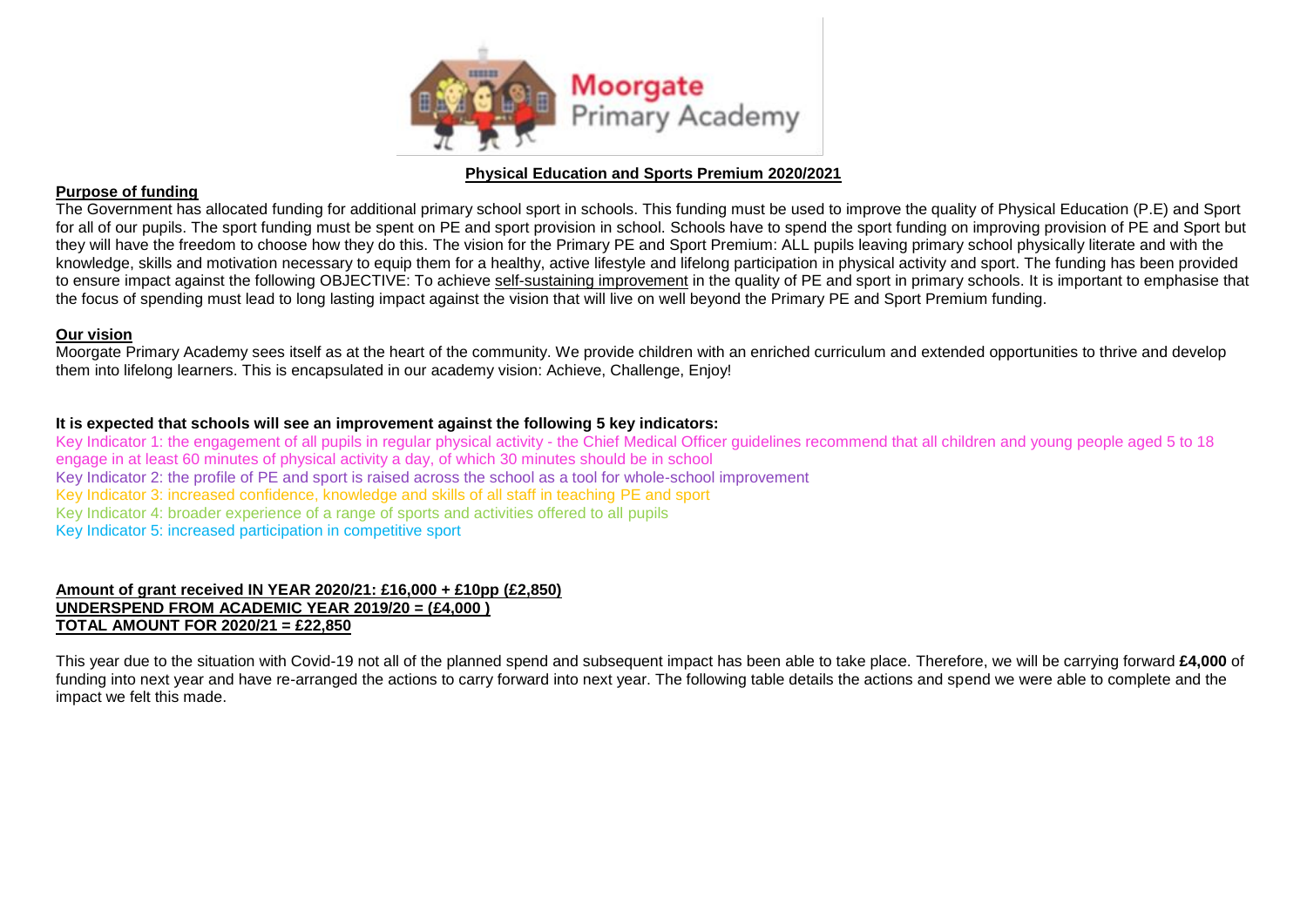

| <b>Area of Focus</b>                                                                                                                                     | <b>Amount Spent</b> | <b>Impact</b>                                                                                                                                                                                                                                                                                                                                                                                          | <b>Sustainability</b>                                                                                                                                                                                               |
|----------------------------------------------------------------------------------------------------------------------------------------------------------|---------------------|--------------------------------------------------------------------------------------------------------------------------------------------------------------------------------------------------------------------------------------------------------------------------------------------------------------------------------------------------------------------------------------------------------|---------------------------------------------------------------------------------------------------------------------------------------------------------------------------------------------------------------------|
| Improving and the quality of teaching<br>and learning in PE                                                                                              | £2,195              | There is a PE vision which promotes healthy, active lifestyles,<br>participation and competition, enjoyment and confidence in pupils.                                                                                                                                                                                                                                                                  | The curriculum and vision will be<br>developed for use of future years.                                                                                                                                             |
| Review and develop the whole school<br>curriculum for PE (in light of COVID 19)                                                                          | £12,595             | The PE curriculum focuses on developing the whole child, positive<br>behaviours, attitudes and developing knowledge, skills and<br>understanding of pupils.<br>Reviewed curriculum and activities in place to ensure safe<br>practice is taking place in light of covid-19 situation and                                                                                                               | The focus on staff CPD will allow for<br>the staff to feel more confident with<br>the delivery of the PE curriculum<br>resulting in better outcomes for the<br>children.                                            |
| Identify establish / embed planning and                                                                                                                  | £3,700              | government guidance. This has impacted on the safety and<br>wellbeing of both pupils, staff and the community.                                                                                                                                                                                                                                                                                         | Well-resourced forest school store<br>and planned sessions with continued<br>with trained member of staff.                                                                                                          |
| assessment system for PE.<br>Improve staff confidence and ability to<br>teach PE as per identified needs                                                 | £950                | Through the implementation of PEDPASS the staff are more<br>confident when planning and teaching physical skills and they<br>have a greater understanding of developmental next steps and<br>progression throughout the year groups. This had led to effective<br>assessment and planning in order to meet the needs of all pupils<br>meaning they make the best progress within their PE lesson time. | Key stakeholders of the school<br>understand and support the subject<br>and this has become part of the<br>whole school ethos and is something<br>that is highly valued.                                            |
| (monitoring completed prior to COVID-19<br>and carried forward).<br>To judge the effectiveness and impact of<br>sports funding spend and action plan for |                     | Gain knowledge of swimming practices and achievements within<br>the school and make improvements to these in line with<br>curriculum.                                                                                                                                                                                                                                                                  | PE remains a well-managed and well<br>led subject by a strong subject leader<br>who deploys her knowledge of best<br>practise and policy to ensure high                                                             |
| next academic year.                                                                                                                                      |                     | Monitoring activities including staff audits have been completed<br>and analysed meaning the PE lead has a thorough understanding<br>of staffs CPD needs and can plan appropriate provision to support                                                                                                                                                                                                 | quality outcomes for the school.                                                                                                                                                                                    |
| To complete an up to date audit of PE<br>teaching and learning materials.                                                                                |                     | staffs identified areas for improvement. Staff gain the most up to<br>date CPD and can apply their gained knowledge and<br>understanding in PE lessons which directly make a difference to<br>pupils' experiences, engagement and progress in PE lessons.<br>Well-resourced subject with plenty of differentiated resources to                                                                         | These improvements and the legacy<br>to last in future years. Changed<br>attitudes and perceptions towards<br>the difference PE can make will lead<br>to higher outcomes and opportunities<br>for pupils in school. |
|                                                                                                                                                          |                     | support active teaching and learning opportunities for pupils<br>resulting in increased progress, enjoyment and involvement in<br>lessons other subject areas.                                                                                                                                                                                                                                         | Staff knowledge and confidence is<br>built upon yearly. Staff in every key<br>stage available to support colleagues<br>to continue to move practice forward                                                         |
|                                                                                                                                                          |                     | Outcomes for pupils have been enhanced through up to date<br>information gained from meetings and networking with other<br>schools and regular meetings with PE consultants.                                                                                                                                                                                                                           | and model lessons/ team teach and<br>share roles and responsibilities for<br>PE.                                                                                                                                    |